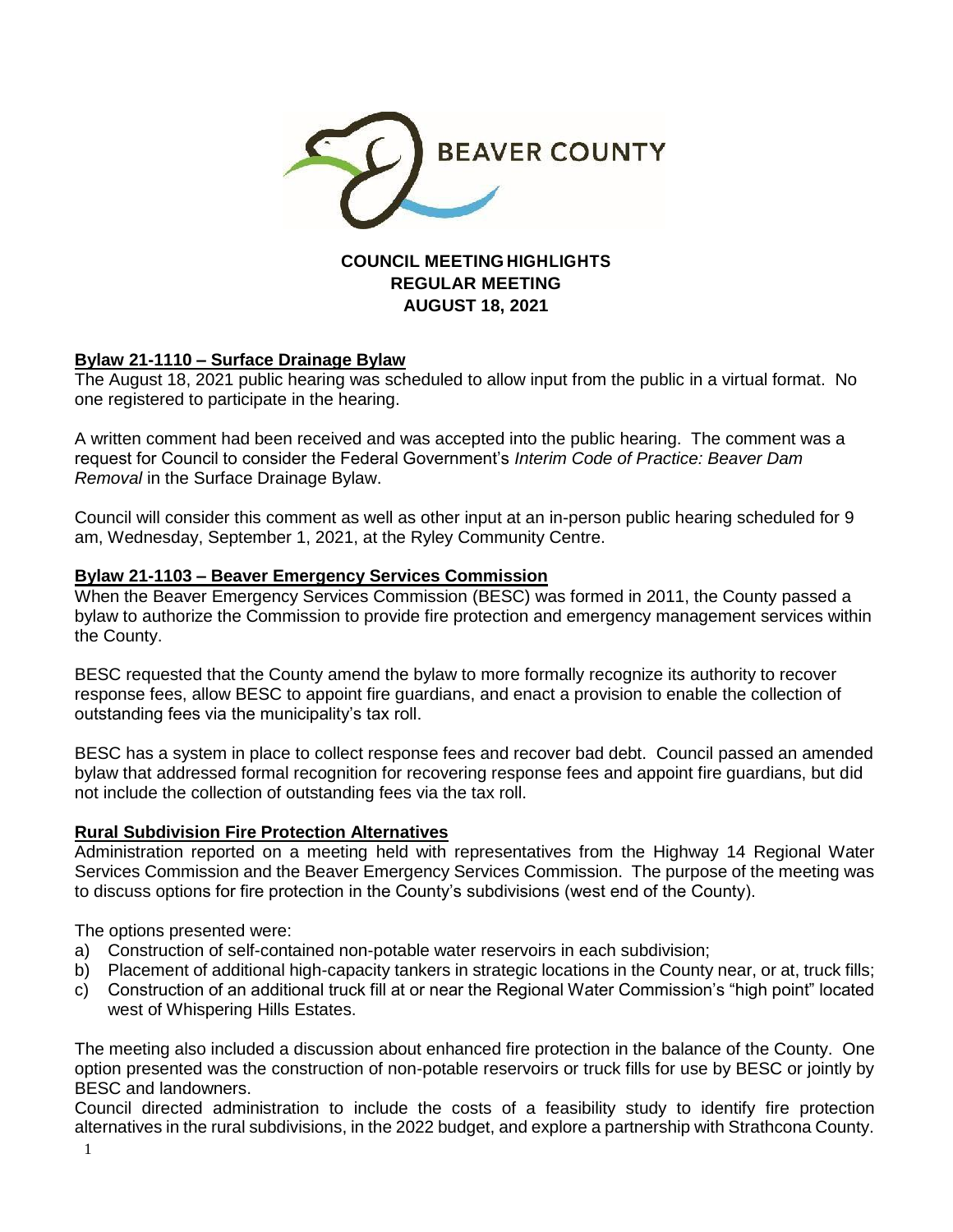## **Water Management Policies**

During its term, Council has approved several changes to the County's water management policies (Overland Drainage Policy, Pest Control Policy, Beaver Control Incentive Program Policy, and a fee for service for beaver dam removal).

Before considering further changes in response to recent public feedback, Council directed administration to prepare a Public Participation Plan for review by the newly-elected Council. The Plan will outline how the issue will be communicated to the public, how input will be sought, and the timeline for participation.

Council also directed administration to expand the scope of the Public Participation Plan to include road maintenance and the levels of service provided by the County.

### **Dust Control on Range Road 202**

Strathcona County has approached the County to share the cost of oiling Range Road 202, south of Secondary Highway 630. Range Road 202 is a boundary road and serves residents of both municipalities.

The County's share of the cost of oiling would be approximately \$27,500.

Council discussed its 5-year road plan (which does not include Range Road 202) and the high level of maintenance that oiled roads require. The County receives very few complaints regarding the dust on Range Road 202 and only one resident participates in the calcium chloride program.

The County's shoulder pull program has begun and calcium chloride applications are part of that project. Council directed administration to offer a calcium chloride application to Strathcona County (at 100% of the product cost) to address their residents' immediate needs, and then discuss options for long-term dust control with Strathcona County in the future.

Council also agreed to offer calcium chloride to Beaver County residents on Range Road 202 in line with the County's annual dust control program (i.e. cost-shared).

### **Contracted Services**

Council discussed with administration, the Purchasing Policy and the manner in which contractors and consultants are awarded projects. Council requested that administration include information about tendering and purchasing opportunities in the newly-elected Council orientation.

Council also requested that an update be provided at the next Council meeting regarding the Corporate Review, including the cost of the project.

### **Holden Drainage Channel Concerns**

Following a Closed Session, Council passed a motion acknowledging the decision of the County's insurance adjuster and that the matter be considered closed.

The next Regular Council Meeting has been scheduled for Wednesday, September 1, 2021, commencing at 8:30 am.